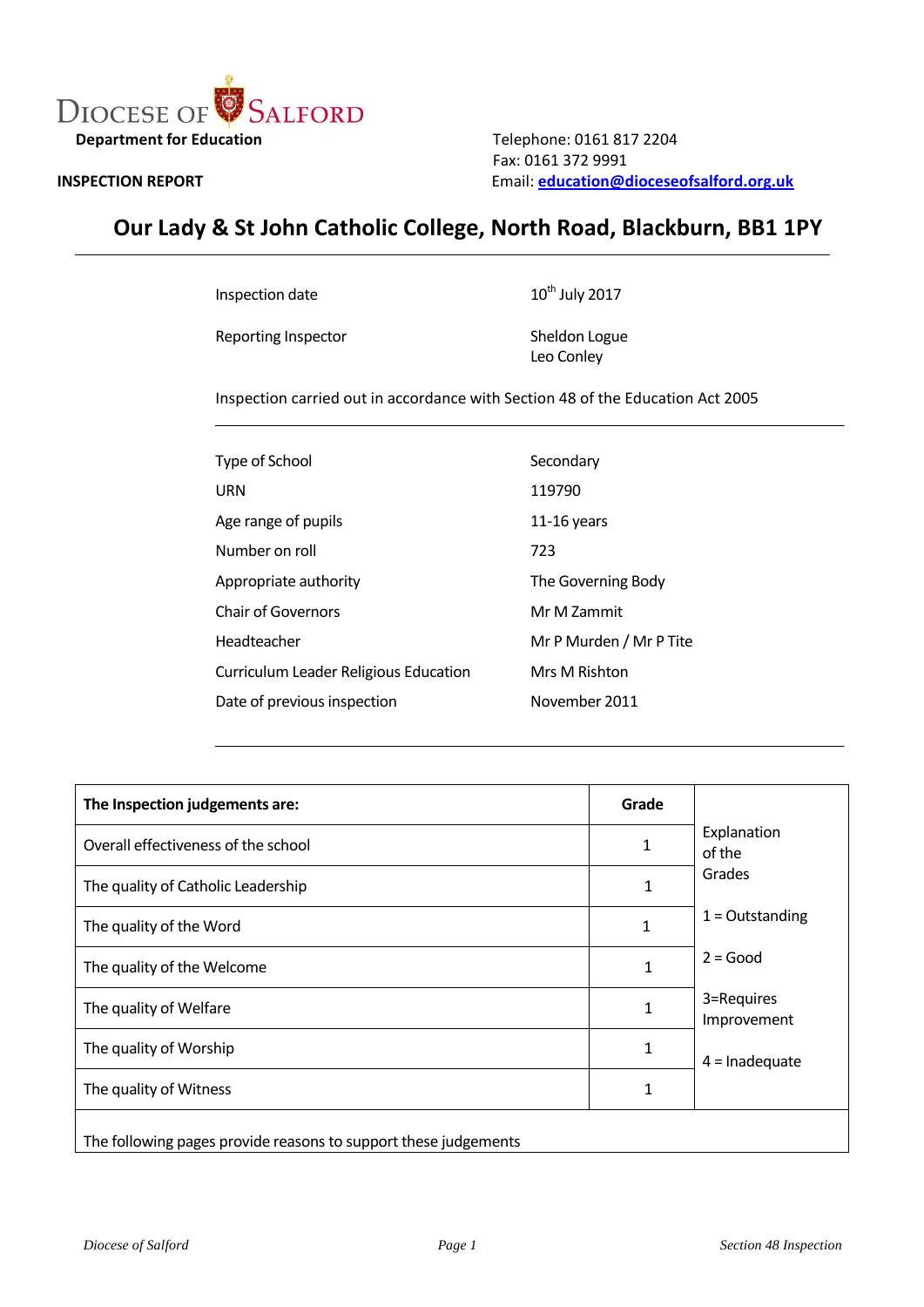## **CHARACTERISTICS AND CONTEXT OF THE SCHOOL**

Our Lady and St John's is an increasingly popular and successful 11-16 comprehensive school which serves the following Catholic communities: St Antony's, St Mary and St Joseph, Holy Family, Blackburn; St Alban and Good Shepherd, Blackburn; Holy Souls, Blackburn; Our Lady of Perpetual Succour, Blackburn and part of Sacred Heart (formerly St Anne's Parish). It is an average size school with 723 pupils on roll, of which 31% are baptised Roman Catholics. The number on roll is rapidly increasing over recent years due to the schools rising popularity. The school is very diverse: 25% of pupils do not have English as their first language. The proportion of pupils supported by pupil premium is 55% which is above the national average, whilst the percentage of pupils classified as eligible for support for special educational needs is 28%. The school is situated in an area of social deprivation and the catchment area is in the seventh poorest ward in the country.

## **OVERALL EFFECTIVENESS OF THE SCHOOL IS OUTSTANDING**

Our Lady and St John's is an outstanding Catholic school where it is abundantly clear that the governors together with both senior leadership and middle leadership teams are absolutely committed to Catholic education and the underpinning values of 'Mission' within the Catholic context. This was succinctly put in the phrase: *'our core business is teaching and learning but our core purpose is the Catholic mission'*. The belief in this mantra was the catalyst for the rapid improvements in the school in the past few years. The effectiveness of the school is most obviously 'felt' from the creation of a safe, happy learning environment where pupils are given opportunities to flourish as individuals and where staff are empowered to continuously improve. Pupils, parents, teachers, leaders and governors are all proud to belong to Our Lady and St John's. Furthermore, the confidence in the school of the wider community is reflected in the massive increase in pupil numbers to the point where the school is now over-subscribed. A major strength of the school is its aspirations. It is a school which is ambitious for its pupils and there is an energy, drive and capacity to improve the school further.

## **KEY STRENGTHS OF THE SCHOOL INCLUDE:**

- The leadership, including governance is strong, and can articulate not only the strengths of the school, but more importantly, how to address the weaknesses
- Relationships at all levels are conducive to core gospel values of respect, care and love and these ensure that the dignity of each individual is prominent within the school
- Pupils, especially the most vulnerable, are really cared for reflecting the fact that inclusion is paramount and there is strong pastoral care

## **THE QUALITY OF CATHOLIC LEADERSHIP IS OUTSTANDING**

The mission of the school is to be *'a caring Catholic community centred on Christ'.* This mission permeates all levels of the school and has led to the transformation of its fortunes. Dynamic leadership has led to a relentless focus on improvements and a 'no excuse culture' has removed many barriers to learning. There has been noticeable improvements in achievement, standards and behaviour since 2014. Governance is strong, confident, has an impressive skills-set and are self-assured yet also conscious that the job is 'not yet complete'. A successful partnership with another outstanding diocesan school has been instrumental in its success. This partnership is strong and is beneficial to both schools, where expertise in leadership and teaching can be shared. Both the executive headteacher and head of school have a joint vision for the school. This vision is shared and accepted by all staff. The senior leadership team is relatively new, yet work together effectively as a coherent team. The religious education subject leader has transformed pupil outcomes in a relatively short period of time. Spiritual, moral, social and cultural activities were evident across the curriculum and pupils were confident in their understanding of core British values. For example, in a Year 7 history lesson, pupils were learning about important moral issues; in a geography lesson about the prison system, issues of reconciliation and redemption were prominent and in a modern foreign language lesson on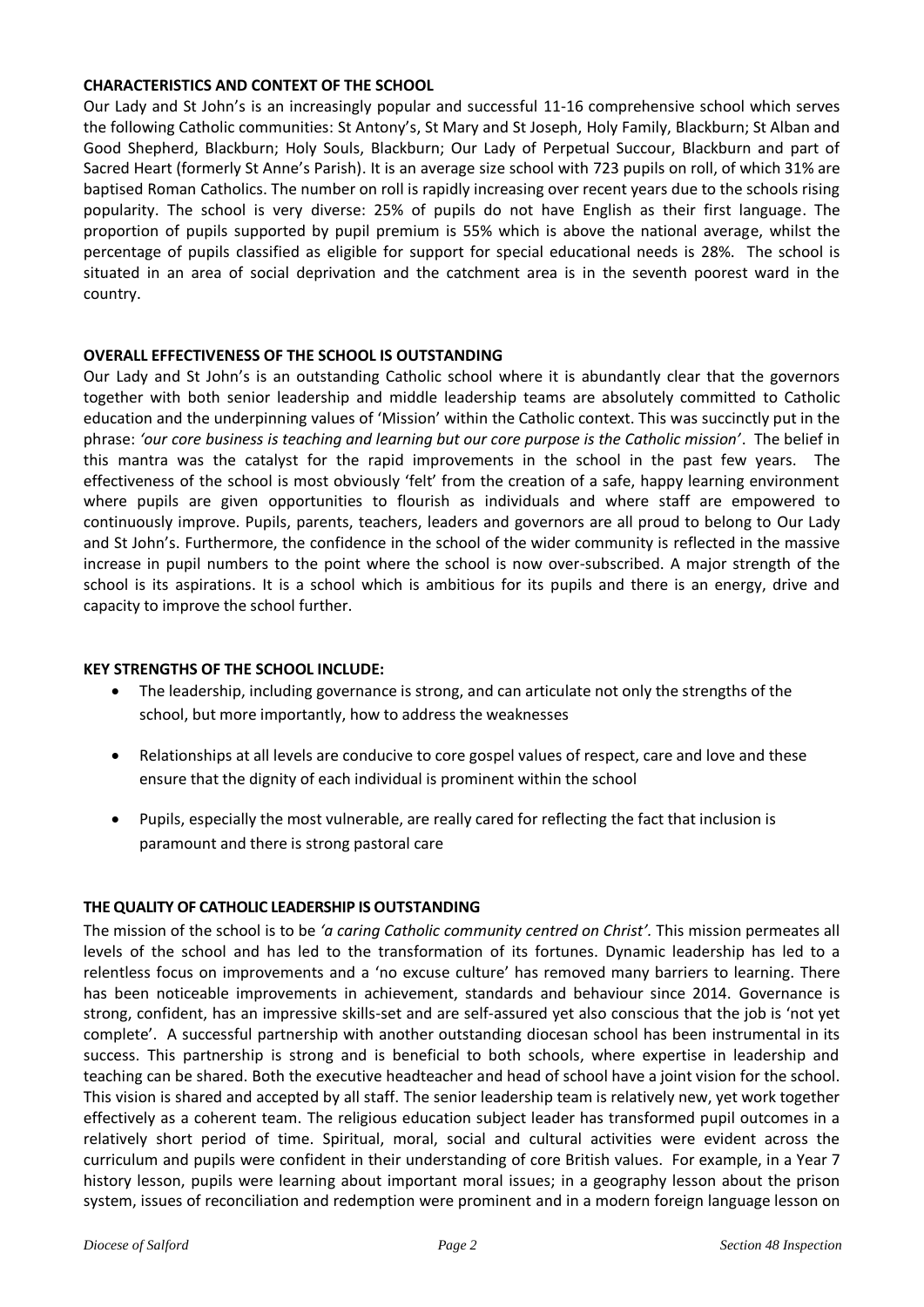the topic of school uniform questions were raised about the banning of the hijab in French schools. These 'big questions' equip the pupils with the skill and values to make reasoned judgements.

## **THE QUALITY OF WORD IS OUTSTANDING**

RE is very much at the core of the curriculum and pupil outcomes at the end of Key Stage 4 over the past few years has been rapid, from 24% [2014] to 65% [2016]. As a department, religious education is well resourced for a school this size with four full time specialists. Curriculum time is slightly above the recommended 10% and the Key Stage 3 curriculum is fully RECD compliant. The department is currently reviewing its Key Stage 4 schemes of work and assessment practices to meet the demands of the new specification. Inspection evidence of lesson observations and scrutiny of books shows that any legacy issues have been addressed. Strong leadership at subject level has correctly identified that the progress of disadvantaged pupils is below that of non-disadvantaged pupils but the gap is narrowing. Teaching and learning was at least good in all lessons, with some inspirational teaching observed. Within lesson observations, pupils were challenged to address the 'big question'. For example, a Year 10 religious education class were grappling with the issue of 'abortion' and were able to articulate both pro-life and pro-choice viewpoints to form a reasoned argument. In a Year 7 religious education class, a confident teacher created a positive learning environment and facilitated discussions around the Sikh religion. Quality assurance, through SLE reports, is robust and identifies strengths and areas for development, ensuring that a continuous cycle of improvement is embedded. Due to the nature of the intake, starting points in religious literacy are low but pupils make exceptional progress as demonstrated by GCSE pupil outcomes which are comparable with other core subjects.

#### **THE QUALITY OF WELCOME IS OUTSTANDING**

A genuine welcome recognises the worth and value of each individual who enters the school and this hospitality was continued throughout the day. This welcome was a reflection of a 'Christ-centred' school. All stakeholders are proud to belong to Our Lady and St John's and very keen to 'show-off' the school. They do so as there is a strong sense of belonging and ownership. A strength of the school was the genuine sense of inclusion and Christian value of 'no discrimination'. Indeed, this respect for diversity is keenly felt by the pupils who quoted Jo Cox when describing the school: *'we are far more united and have far more in common with each other than things that divide us'.* This has created a community of dignity and respect where, for example, there are low incidences of racism and where incidents of bullying are rare and quickly dealt with when they arise. Furthermore, this sense of community was encapsulated by one Year 10 pupil who said: *'We are all individuals but we all stick together as a team'.* This acceptance of a strong community was typical, regardless of background, ethnicity or religion and was validated by pupil voice. A concerted effort to improve transition arrangements has had impact but it has been recognised that this needs to continue. The school takes pains to ensure that the most vulnerable pupils are not overwhelmed by the transition to secondary school and has developed a 'generic curriculum' for a Year 7 group who stay together with a class teacher for the majority of curriculum time. A lesson observed demonstrated that these pupils are comfortable in this setting and were extremely well supported as well as being supportive of each other. A culture of effective safeguarding is based upon the 'dignity' of the individual.

## **THE QUALITY OF WELFARE IS OUTSTANDING**

The school has a long-held reputation for providing a high standard of pastoral care. Support services such as the school counsellor and behaviour support worker are highly regarded and have an extremely positive impact. Strategies introduced to promote improvements in attendance and punctuality have been successful and transition procedures have aided the increase in applications to Year 7 in 2016 and 2017. Sex and relationship education (SRE) is mapped and embedded across the curriculum with particular focus in RE, science, PSHE and pastoral learning time. Awareness of the importance of good mental health has been identified as a priority for development and the 'Healthy Heads' programme is proving effective in this area. The school's safeguarding and behaviour policies are embedded and clearly understood, and staff and pupils treat each other with respect and care. Incidents of bullying, homophobic or racist behaviour are rare and the pupils report that they feel safe at school. Schemes of work, particularly in the PSHE programme, tackle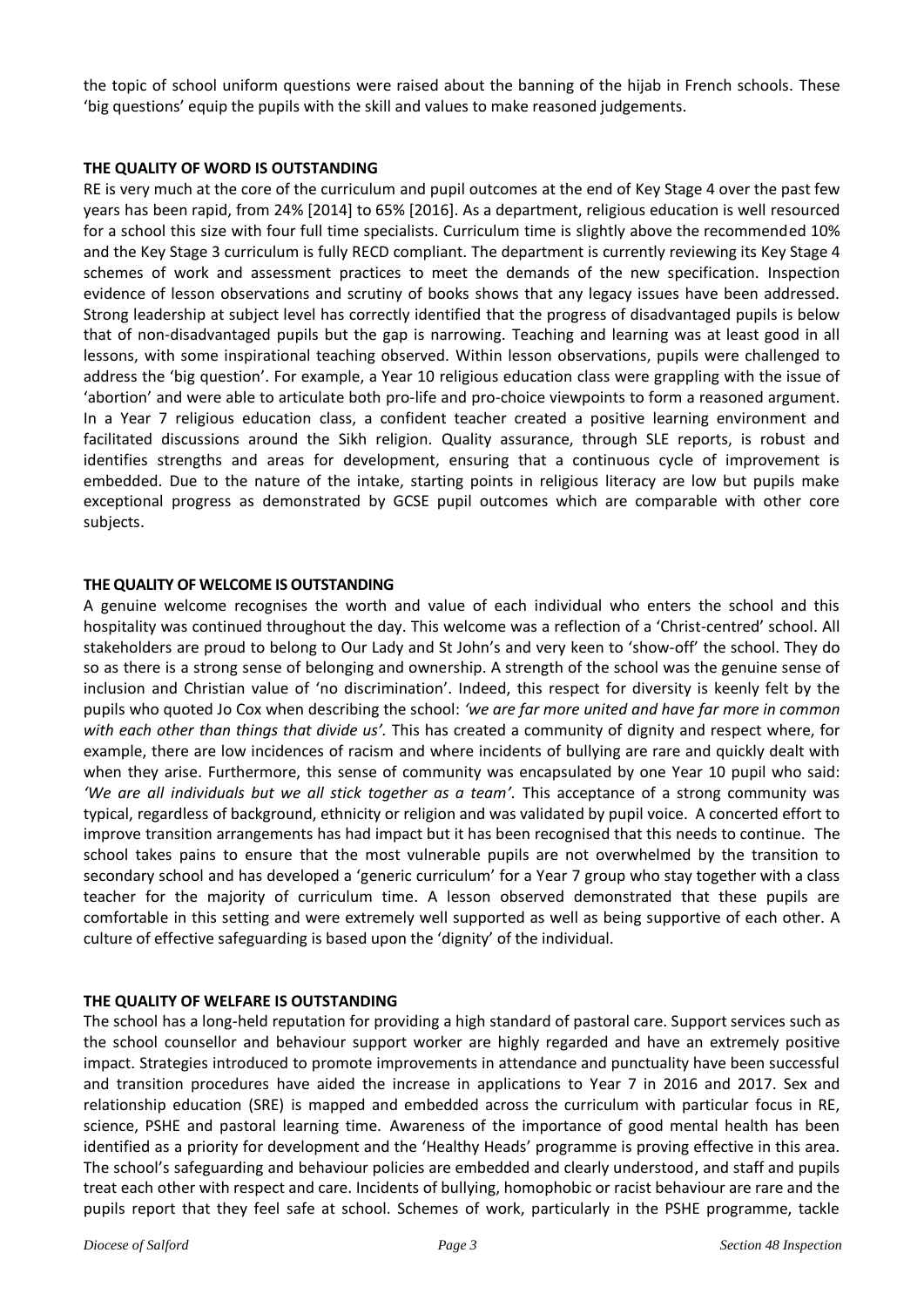potential threats to pupil well-being and deal with such issues as e-safety, extremism and radicalisation. This has encouraged a culture of openness and community cohesion, and promotes a commitment to interreligious understanding, social justice and human rights that reflects the teachings of the Catholic Church and the mission statement of the school. This positive emphasis upon compassion, understanding, human dignity, togetherness and respect characterises the Christ-centred ethos that is so carefully nurtured by the governors, senior leadership and staff of the school. There is a high priority given to enabling staff and pupils to work to their best potential and a clear commitment to overcoming barriers to learning especially among the most disadvantaged and vulnerable members of the school community (e.g. pupil premium spending is carefully mapped and monitored). There is a strong sense of community, and both pupils and staff are proud of the family atmosphere in the school - as one pupil put it: *'the staff treat us as if we are their own children'.*

## **THE QUALITY OF WORSHIP IS OUTSTANDING**

Prayer is at the heart of the school, and pupils and staff are well supported and highly confident in the planning and delivery of acts of worship. The school prayer which the pupils say with pride and confidence has echoes of the school's mission and motto (emphasising unity, family and community). The school is fortunate to have the services of three active priests ensuring that the liturgical life of the school is extensive. The celebration of Holy Mass and the Sacrament of Reconciliation are regular features in the life of this community. The pupils take part in a daily act of worship either in assembly or in their form groups. Form-time is used constructively for this purpose and a lovely reflection on the 'Nature of Love' was observed. The opportunity is also taken to address 'big questions' during this time as part of the well-constructed PSHE programme (e.g. the ethics of genetic engineering). A member of the RE department also carries out the role of school chaplain. She leads an active GIFT team of about 30 pupils from all year groups, backgrounds and faith traditions. Both staff and pupils described the Chapel as 'the heart of the school' and it affords opportunities for reflection, meditation and reconciliation which complement the regular celebration of Mass in the school. A mission week is planned for the end of year celebrations and each year the chaplain plans 'Light Fever' which has 'an immense effect upon the pupils'. The 'Edge Programme' encourages links between the family, parish and school and five Our Lady and St John staff have contributed to the delivery of this course in the evenings. A significant number of Year 7 and 8 children (both Christian and Muslim) have completed it. The school deserves particular credit for the extent to which it is sensitive to the active inclusion in their acts of worship of those pupils who do not share the Catholic faith tradition. These pupils are also supported in the practising of their own faith (e.g. access to a prayer room in the winter months to ensure that Muslim pupils and staff can actively live out their own prayer commitments and during the month of Ramadan provision is made to allow pupils a space to sit away from the canteen).

## **THE QUALITY OF WITNESS IS OUTSTANDING**

Positive relationships based on mutual respect and understanding are a key feature of the school. It is clear that the vision and direction at Our Lady and St John's is based around the words of the mission statement. It was acknowledged that the school is for many pupils, their 'parish'. Leaders spoke eloquently and passionately about the mission; as one school leader stated *'the mission statement has not changed but it has become crystallised more recently'.* During a Year 7 assembly, which was pupil-led on the core value of 'Love', pupils were able to bear witness to their Catholic faith and articulate the importance of this value on their everyday lives. Delivery of the assembly was by pupils from all backgrounds and faiths. Both PSHE and education of 'British Values' are well mapped across the curriculum. Observations show a good level of pupil engagement in discussion around 'the big questions'. Practical activities to raise money for charitable causes were evident, in support of Mary's Meals, the local food bank, and providing senior citizens hampers. Staff take part in events like the big sleep out, cake sales, bike rides and charity walks. However, the school intends to develop a more formal basis for its charitable work. Excellent pastoral care and support are heavily rooted in the mission statement. The behaviour policy is based upon 'reconciliation'. Governors praised staff for their determination to ensure that prayer and reflection are witnessed at every opportunity and there are Scriptural references decorating the walls in all areas of the school. Senior leaders are wonderful role models for the whole community. There are numerous opportunities for staff to develop their faith, including retreats, leading prayers and being Eucharistic Ministers.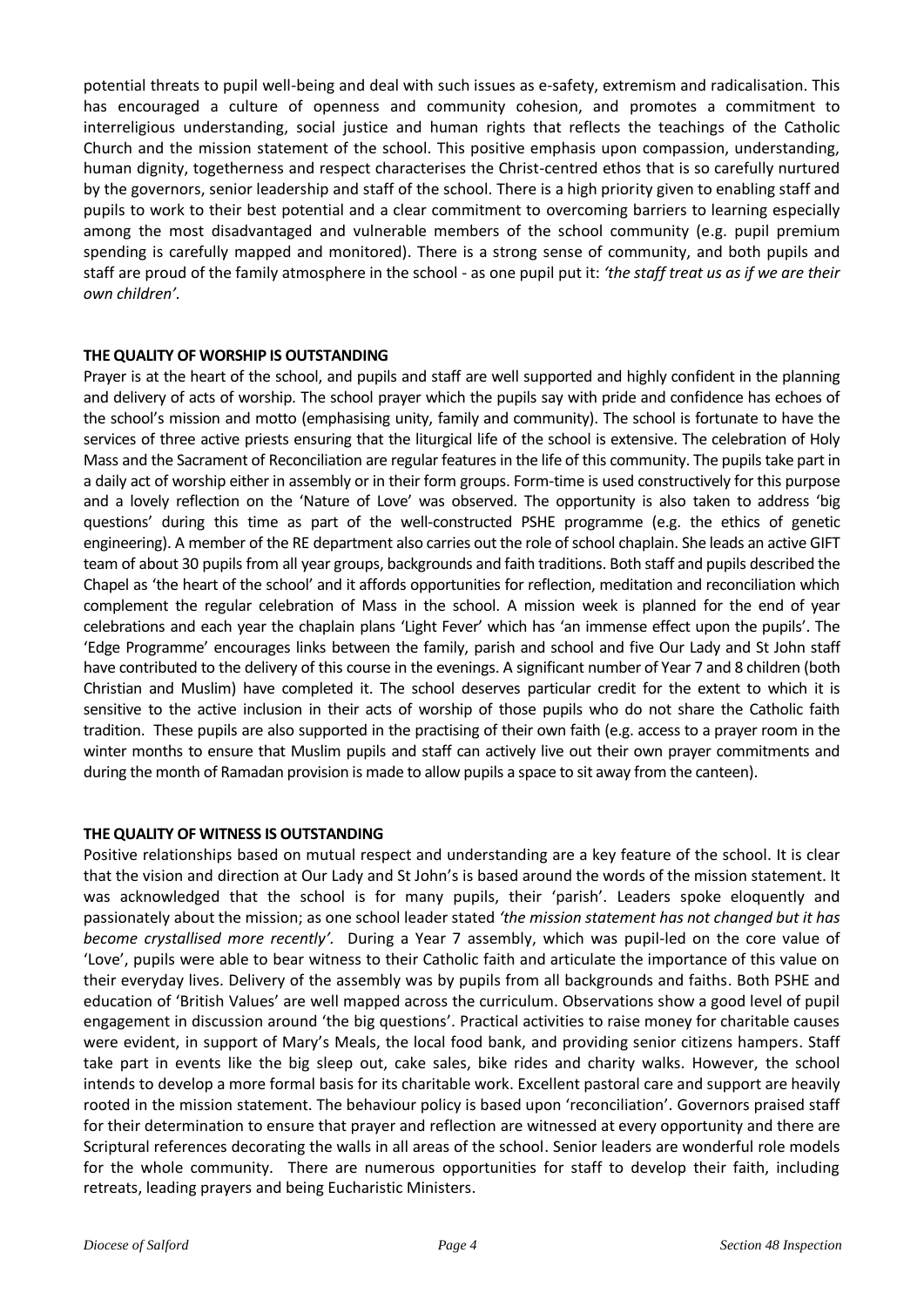## **AGREED AREAS FOR DEVELOPMENT:**

- To sustain the rising trend in attainment and progression of all pupils in religious education, particularly pupil outcomes at the end of Key Stage 4
- To adopt and then embed a more formal approach to charitable fund raising to ensure focus and clarity
- To further develop parental engagement to ensure that this important stakeholder has the same aspirations and ambitions as the school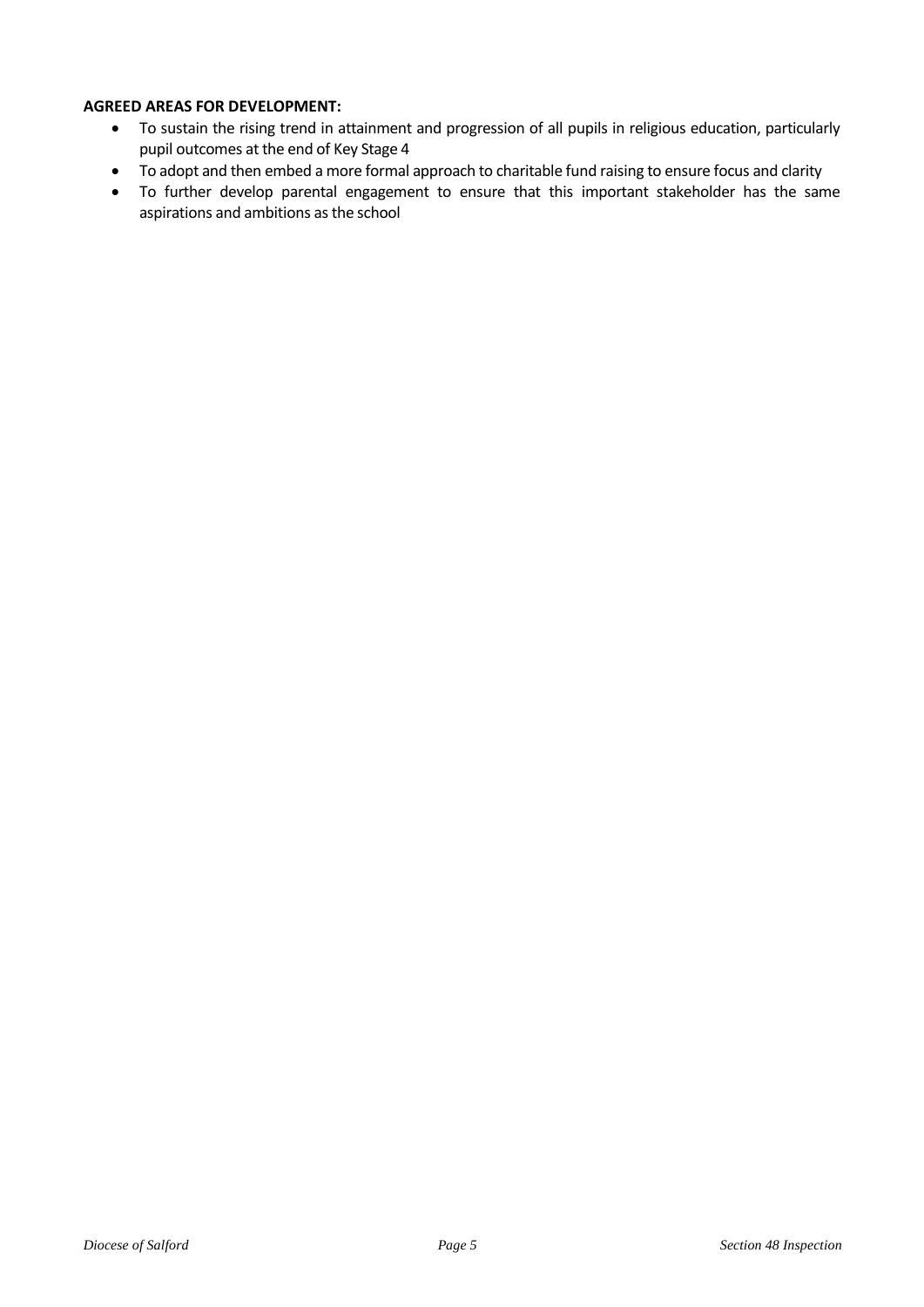

10<sup>th</sup> July 2017

Dear Pupils,

A massive thank you for the warm welcome that you gave us when we visited on Monday  $10^{th}$  July to inspect the Catholic life of your school. As inspectors, it is always a privilege to be in another school and from our experiences, this was no exception.

We were very impressed with how proud you were of your school. It was evident that you 'belonged' to Our Lady and St John's and you have all played a part in making it such a fantastic Catholic school. We were equally impressed with the great relationships that permeate the school. This was apparent in the positive attitudes to learning observed in lessons as well as the general conduct within the school.

Finally, this is an exciting time to be part of Our Lady and St John's and we wish you well in the future and hope you all go on to achieve great things.

God bless you all.

Yours sincerely

Sheldon Logue Leo Conley

(Section 48 Inspectors)